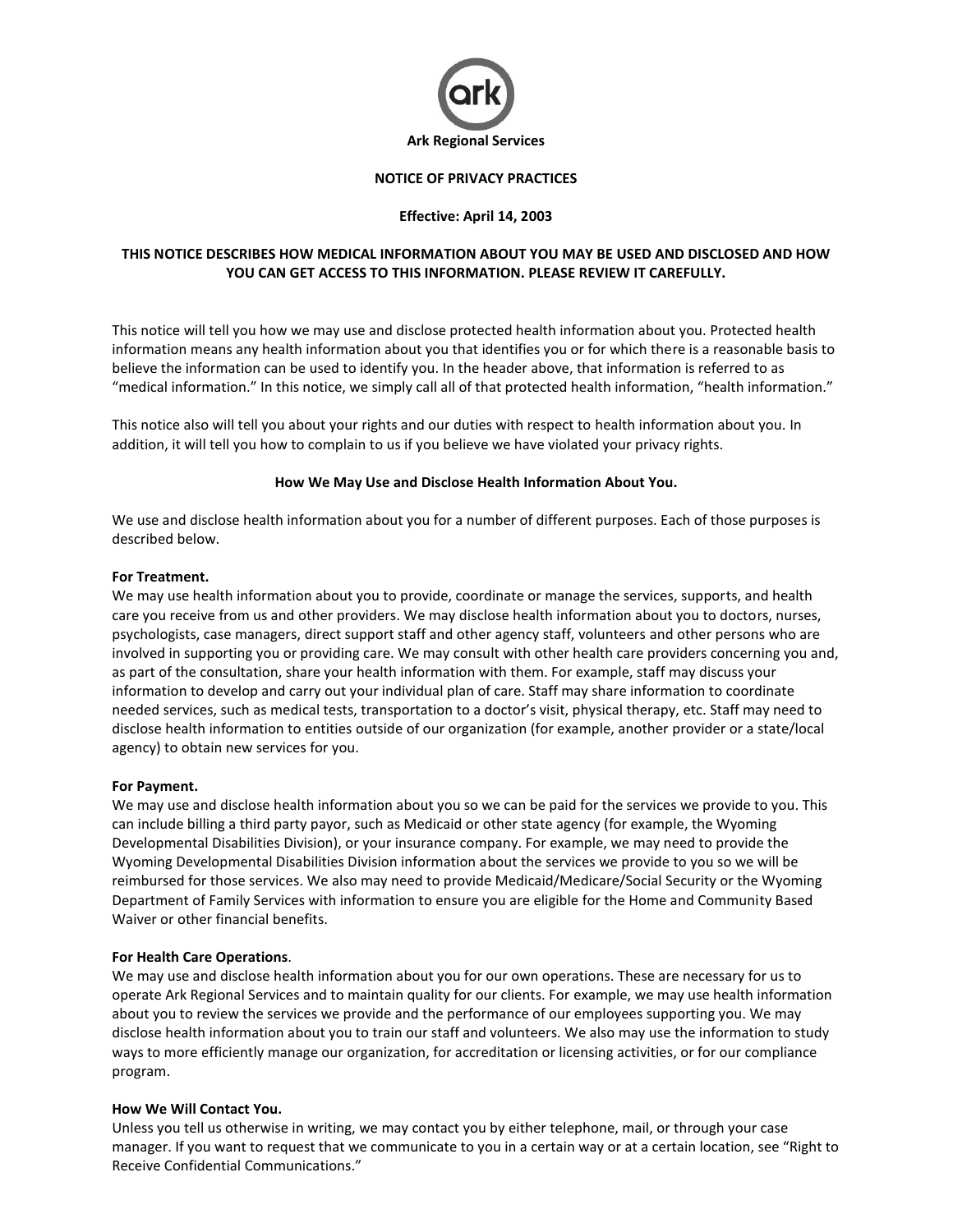### **Appointment Reminders.**

We may use and disclose health information about you to contact you to remind you of an appointment for treatment or services.

### **Treatment and Service Alternatives.**

We may use and disclose health information about you to contact you about treatment and service alternatives that may be of interest to you.

### **Health Related Benefits and Services.**

We may use and disclose health information about you to contact you about health-related benefits and services that may be of interest to you.

## **Marketing Communications.**

We may use and disclose health information about you to communicate with you about a product or service to encourage you to purchase the product or service. This may be:

- To describe a health-related product or service that is provided by us;
- For your treatment;
- For case management or care coordination for you;
- To direct or recommend alternative treatments, therapies, health care providers, or settings of care.

We may communicate to you about products and services in a face-to-face communication by us to you. We also may communicate about products or services in the form of a promotional gift of nominal value.

All other use and disclosure of health information about you by us to make a communication about a product or service to encourage the purchase or use of a product or service will be done only with your written authorization.

## **Fundraising.**

We may use and disclose health information about you to raise funds for Ark Regional Services. We may disclose health information to a business associate of Ark Regional Services or a foundation related to Ark Regional Services so that business associate or foundation may contact you to raise money for the benefit of Ark Regional Services. We will only release demographic information, such as your name and address, and the dates you received treatment or services from Ark Regional Services. If you do not want Ark Regional Services or its foundation to contact you for fundraising, you must notify Angela Mosley, Privacy Officer, 1150 N. 3rd Street, Laramie, WY 82072, in writing.

# **Disclosures to Family and Others.**

We may disclose to a parent/guardian, personal representative, family member, other relative, a close personal friend, or any other person identified by you, health information about you that is directly relevant to that person's involvement with the services and supports you receive or payment for those services and supports. We also may use or disclose health information about you to notify, or assist in notifying, those persons of your location, general condition, or death. If there is a family member, other relative, or close personal friend that you do not want use to disclose health information about you to, please notify Angela Mosley, Privacy Officer, 1150 N. 3rd Street, Laramie, WY 82072.

#### **Disaster Relief.**

We may use or disclose health information about you to a public or private entity authorized by law or by its charter to assist in disaster relief efforts. This will be done to coordinate with those entities in notifying a parent/guardian, personal representative, family member, other relative, close personal friend, or other person identified by you of your location, general condition or death.

#### **Required by Law.**

We may use or disclose health information about you when we are required to do so by law.

#### **Public Health Activities.**

We may disclose health information about you for public health activities and purposes. This includes reporting health information to a public health authority that is authorized by law to collect or receive the information for purposes of preventing or controlling disease. Or, one that is authorized to receive reports of child abuse and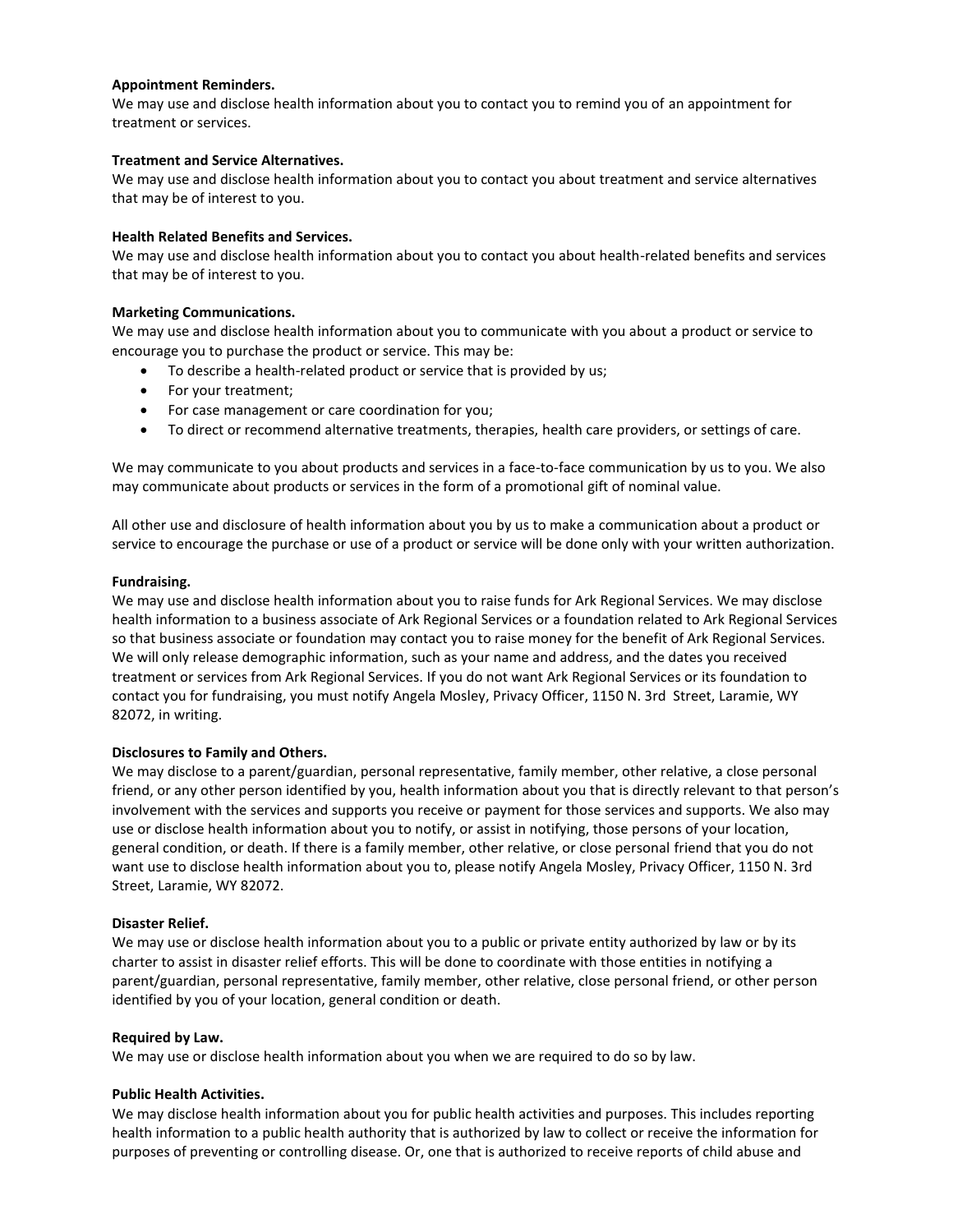neglect. It also includes reporting for purposes of activities related to the quality, safety or effectiveness of a United States Food and Drug administration regulated product or activity.

## **Victims of Abuse, Neglect or Domestic Violence.**

We may disclose health information about you to a government authority authorized by law to receive reports of abuse, neglect, or domestic violence, if we believe you are a victim of abuse, neglect, or domestic violence. This will occur to the extent the disclosure is:

- a) required by law;
- b) agreed to by you or your personal representative; or, (c) authorized by law and we believe the disclosure is necessary to prevent serious harm to you or to other potential victims, or, if you are incapacitated and certain other conditions are met, a law enforcement or other public official represents that immediate enforcement activity depends on the disclosure.

## **Health Oversight Activities.**

We may disclose health information about you to a health oversight agency for activities authorized by law, including audits, investigations, inspections, licensure or disciplinary actions. These and similar types of activities are necessary for appropriate oversight of the health care system, government benefit programs, and entities subject to various government regulations.

## **Judicial and Administrative Proceedings.**

We may disclose health information about you in the course of any judicial or administrative proceeding in response to an order of the court or administrative tribunal. We also may disclose health information about you in response to a subpoena, discovery request, or other legal process but only if efforts have been made to tell you about the request or to obtain an order protecting the information to be disclosed.

## **Disclosures for Law Enforcement Purposes.**

We may disclose health information about you to a law enforcement official for law enforcement purposes:

- a. As required by law.
- b. In response to a court, grand jury or administrative order, warrant or subpoena.
- c. To identify or locate a suspect, fugitive, material witness or missing person.
- d. About an actual or suspected victim of a crime and that person agrees to the disclosure. If we are unable to obtain that person's agreement, in limited circumstances, the information may still be disclosed.
- e. To alert law enforcement officials to a death if we suspect the death may have resulted from criminal conduct.
- f. About crimes that occur at our facility.
- g. To report a crime in emergency circumstances.

## **Coroners and Medical Examiners.**

We may disclose health information about you to a coroner or medical examiner for purposes such as identifying a deceased person and determining cause of death.

#### **Funeral Directors.**

We may disclose health information about you to funeral directors as necessary for them to carry out their duties.

#### **Organ, Eye, or Tissue Donation.**

To facilitate organ, eye or tissue donation and transplantation, we may disclose health information about you to organ procurement organizations or other entities engaged in the procurement, banking or transplantation of organs, eyes or tissue.

#### **To Avert Serious Threat to Health or Safety.**

We may use or disclose protected health information about you if we believe the use or disclosure is necessary to prevent or lessen a serious or imminent threat to the health or safety of a person or the public. We also may release information about you if we believe the disclosure is necessary for law enforcement authorities to identify or apprehend an individual who admitted participation in a violent crime or who is an escapee from a correctional institution or from lawful custody.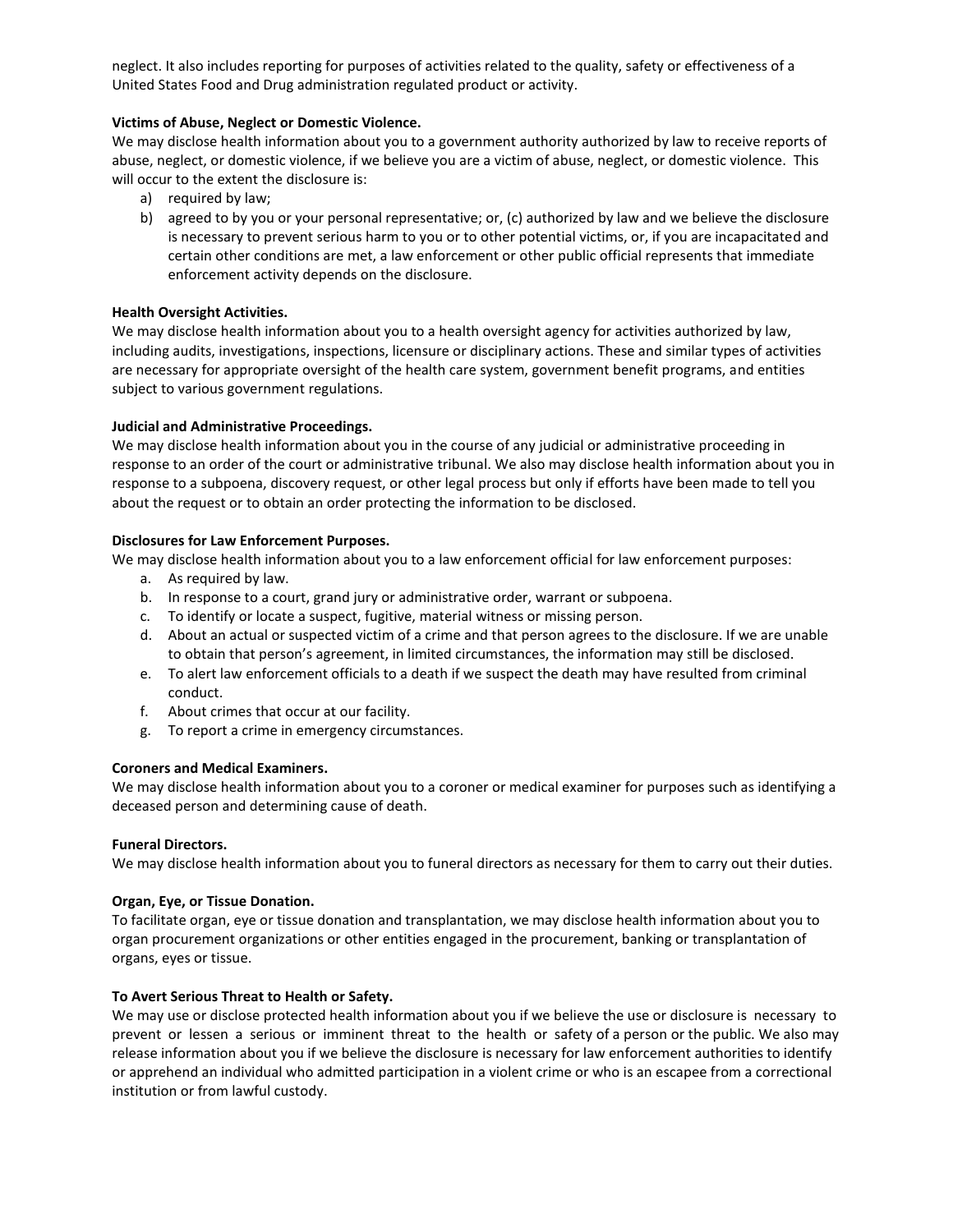## **National Security and Intelligence.**

We may disclose health information about you to authorized federal officials for the conduct of intelligence, counter-intelligence, and other national security activities authorized by law.

## **Protective Services for the President.**

We may disclose health information about you to authorized federal officials so they can provide protection to the President of the United States, certain other federal officials, or foreign heads of state.

### **Inmates; Persons in Custody.**

We may disclose health information about you to a correctional institution or law enforcement official having custody of you. The disclosure will be made if the disclosure is necessary: (a) to provide health care to you; (b) for the health and safety of others; or, (c) the safety, security and good order of the correctional institution.

## **Workers Compensation.**

We may disclose health information about you to the extent necessary to comply with workers' compensation and similar laws that provide benefits for work-related injuries or illness without regard to fault.

## **Other Uses and Disclosures.**

Other uses and disclosures will be made only with your written authorization. You may revoke such an authorization at any time by notifying Angela Mosley, Privacy Officer, 1150 N. 3rd Street, Laramie, WY 82072, in writing of your desire to revoke it. However, if you revoke such an authorization, it will not have any effect on actions taken by us in reliance on it.

## **Your Rights With Respect to Health Information About You.**

You have the following rights with respect to health information that we maintain about you.

## **Right to Request Restrictions.**

You have the right to request that we restrict the uses or disclosures of health information about you to carry out treatment, payment, or health care operations. You also have the right to request that we restrict the uses or disclosures we make to: (a) a family member, other relative, a close personal friend, or any other person identified by you; or, (b) for to public or private entities for disaster relief efforts. For example, you could ask that we not disclose health information about you to your brother or sister.

To request a restriction, you may do so at any time. If you request a restriction, you should do so to Angela Mosley, Privacy Officer, 1150 N. 3rd Street, Laramie, WY 82072 (307) 742-6641, and tell her: (a) what information you want to limit; (b) whether you want to limit use or disclosure or both; and, (c) to whom you want the limits to apply (for example, disclosures to your parent).

We are not required to agree to any requested restriction. However, if we do agree, we will follow that restriction unless the information is needed to provide emergency treatment. Even if we agree to a restriction, either you or we can later terminate the restriction.

# **Right to Receive Confidential Communications.**

You have the right to request that we communicate health information about you to you in a certain way or at a certain location. For example, you can ask that we only contact you by mail or at work. We will not require you to tell us why you are asking for the confidential communication.

If you want to request confidential communication, you must do so in writing to Angela Mosley, Privacy Officer, 1150 N. 3rd Street, Laramie, WY 82072. Your request must state how or where you can be contacted.

We will accommodate your request. However, we may, if necessary, require information from you concerning how payment will be handled. We also may require an alternate address or other method to contact you.

#### **Right to Inspect and Copy.**

With a few very limited exceptions, you have the right to inspect and obtain a copy of health information about you.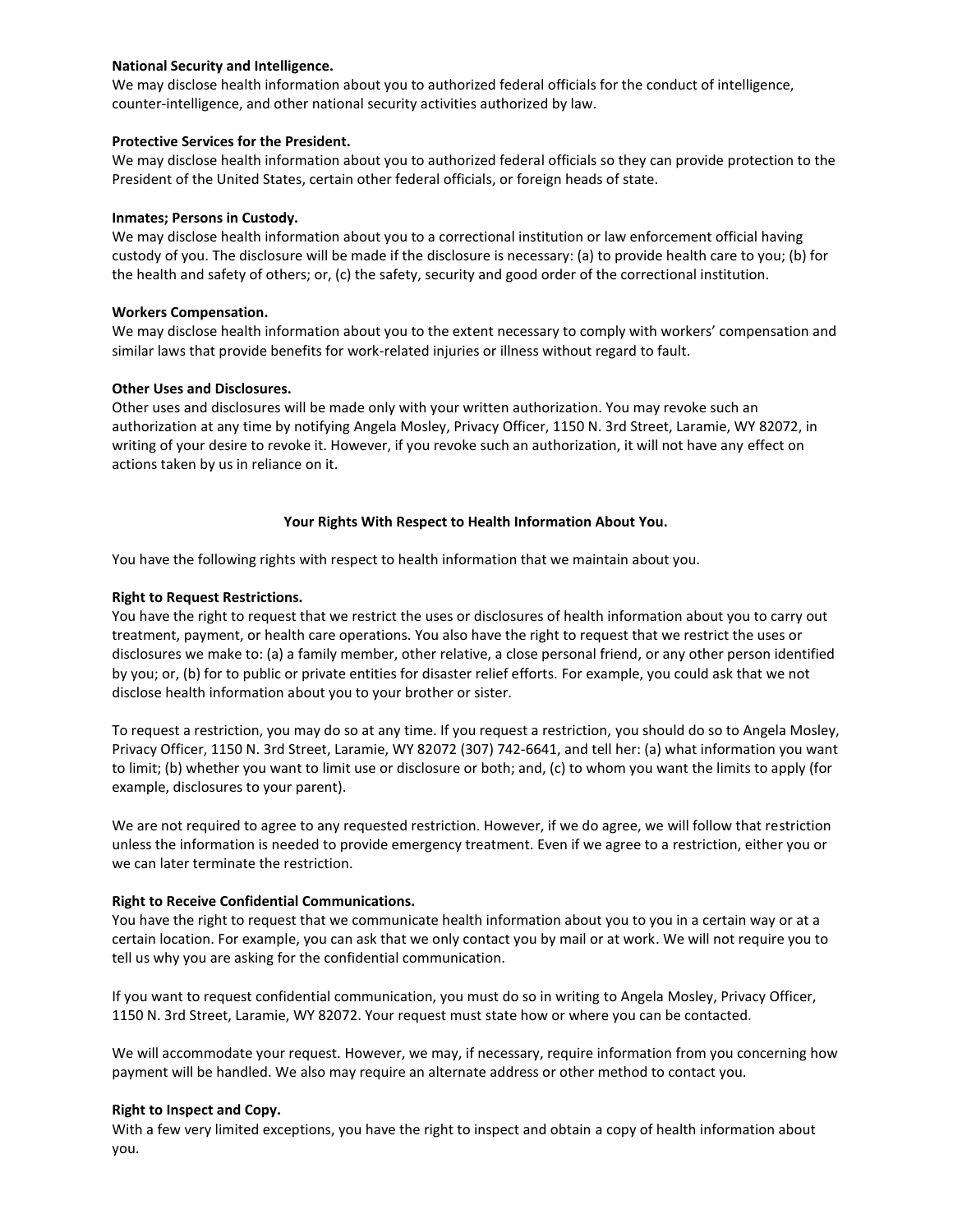To inspect or copy health information about you, you must submit your request in writing to Angela Mosley, Privacy Officer, 1150 N. 3rd Street, Laramie, WY 82072. Your request should state specifically what health information you want to inspect or copy. If you request a copy of the information, we may charge a fee for the costs of copying and, if you ask that it be mailed to you, the cost of mailing.

We will act on your request within thirty (30) calendar days after we receive your request. If we grant your request, in whole or in part, we will inform you of our acceptance of your request and provide access and copying.

We may deny your request to inspect and copy health information if the health information involved is information compiled in anticipation of, or use in, a civil, criminal or administrative action or proceeding;

If we deny your request, we will inform you of the basis for the denial, how you may have our denial reviewed, and how you may complain. If you request a review of our denial, it will be conducted by a licensed health care professional designed by us who was not directly involved in the denial. We will comply with the outcome of that review.

#### **Right to Amend.**

You have the right to ask us to amend health information about you. You have this right for so long as the health information is maintained by us.

To request an amendment, you must submit your request in writing to Angela Mosley, Privacy Officer, 1150 N. 3rd Street, Laramie, WY 82072. Your request must state the amendment desired and provide a reason in support of that amendment.

We will act on your request within sixty (60) calendar days after we receive your request. If we grant your request, in whole or in part, we will inform you of our acceptance of your request and provide access and copying.

If we grant the request, in whole or in part, we will seek your identification of, and agreement to share, the amendment with relevant other persons. We also will make the appropriate amendment to the health information by appending or otherwise providing a link to the amendment.

We may deny your request to amend health information about you. We may deny your request if it is not in writing and does not provide a reason in support of the amendment. In addition, we may deny your request to amend health information if we determine that the information:

- a. Was not created by us, unless the person or entity that created the information is no longer available to act on the requested amendment;
- b. Is not part of the health information maintained by us;
- c. Would not be available for you to inspect or copy; or,
- d. Is accurate and complete.

If we deny your request, we will inform you of the basis for the denial. You will have the right to submit a statement of disagreement with our denial. Your statement may not exceed 2 pages. We may prepare a rebuttal to that statement. Your request for amendment, our denial of the request, your statement of disagreement, if any, and our rebuttal, if any, will then be appended to the health information involved or otherwise linked to it. All of that will then be included with any subsequent disclosure of the information, or, at our election, we may include a summary of any of that information.

If you do not submit a statement of disagreement, you may ask that we include your request for amendment and our denial with any future disclosures of the information. We will include your request for amendment and our denial (or a summary of that information) with any subsequent disclosure of the health information involved.

You also will have the right to complain about our denial of your request.

#### **Right to an Accounting of Disclosures.**

You have the right to receive an accounting of disclosures of health information about you. The accounting may be for up to six (6) years prior to the date on which you request the accounting but not before April 14, 2003.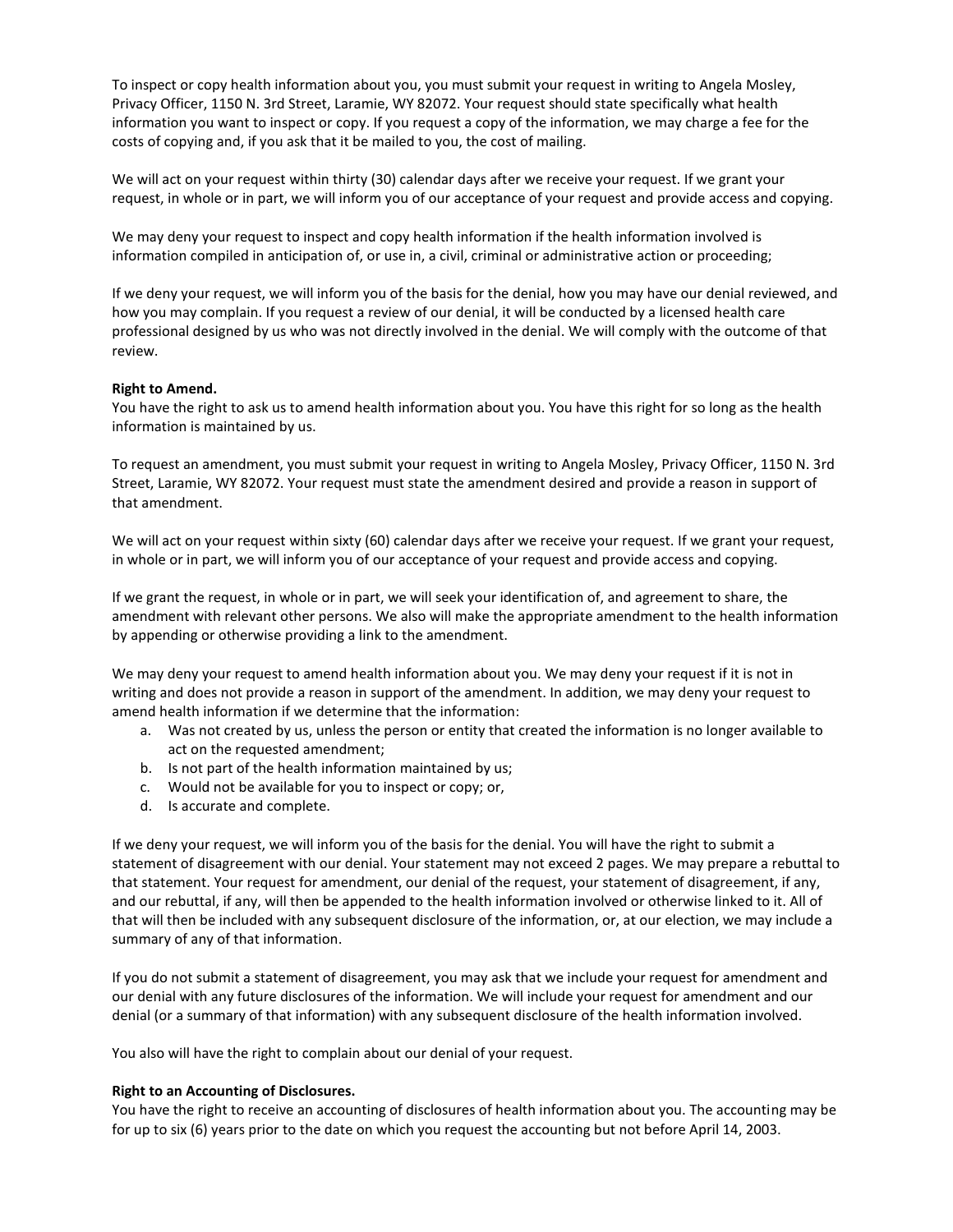Certain types of disclosures are not included in such an accounting:

- a. Disclosures to carry out treatment, payment and health care operations;
- b. Disclosures of your health information made to you;
- c. Disclosures that are incident to another use or disclosure;
- d. Disclosures that you have authorized;
- e. Disclosures for disaster relief purposes;
- f. Disclosures for national security or intelligence purposes;
- g. Disclosures to correctional institutions or law enforcement officials;
- h. Disclosures that are part of a limited data set for purposes of research, public health, or health care operations (a limited data set is where things that would directly identify you have been removed.
- i. Disclosures made prior to April 14, 2003.

Under certain circumstances your right to an accounting of disclosures to a law enforcement official or a health oversight agency may be suspended. Should you request an accounting during the period of time your right is suspended, the accounting would not include the disclosure or disclosures to a law enforcement official or to a health oversight agency.

To request an accounting of disclosures, you must submit your request in writing to Angela Mosley, Privacy Officer, 1150 N. 3rd Street, Laramie, WY 82072. Your request must state a time period for the disclosures. It may not be longer than six (6) years from the date we receive your request and my not include dates before April 14, 2003.

Usually, we will act on your request within sixty (60) calendar days after we receive your request. Within that time, we will either provide the accounting of disclosures to you or give you a written statement of when we will provide the accounting and why the delay is necessary.

There is no charge for the first accounting we provide to you in any twelve (12) month period. For additional accountings, we will charge you for the cost of providing the list. We will notify you of the cost involved and give you an opportunity to withdraw or modify your request to avoid or reduce the fee.

#### **Right to Copy of this Notice.**

You have the right to obtain a paper copy of our Notice of Privacy Practices. You may request a copy of our Notice of Privacy Practices at any time.

You may obtain a copy of our Notice of Privacy Practices over the Internet at our web site, www.arkregionalservices.org.

To obtain a paper copy of this notice, contact Ark Regional Services.

#### **Our Duties**

#### **Generally.**

We are required by law to maintain the privacy of health information about you and to provide individuals with notice of our legal duties and privacy practices with respect to health information.

We are required to abide by the terms of our Notice of Privacy Practices in effect at the time.

#### **Our Right to Change Notice of Privacy Practices.**

We reserve the right to change this Notice of Privacy Practices. We reserve the right to make the new notice's provisions effective for all health information that we maintain, including that created or received by us prior to the effective date of the new notice.

#### **Availability of Notice of Privacy Practices.**

A copy of our current Notice of Privacy Practices will be posted at 1150 N. 3rd Street, Laramie, WY 82072. A copy of the current notice also will be posted on our web site, www.arkregionalservices.org.

At any time, you may obtain a copy of the current Notice of Privacy Practices by contacting Ark Regional Services.